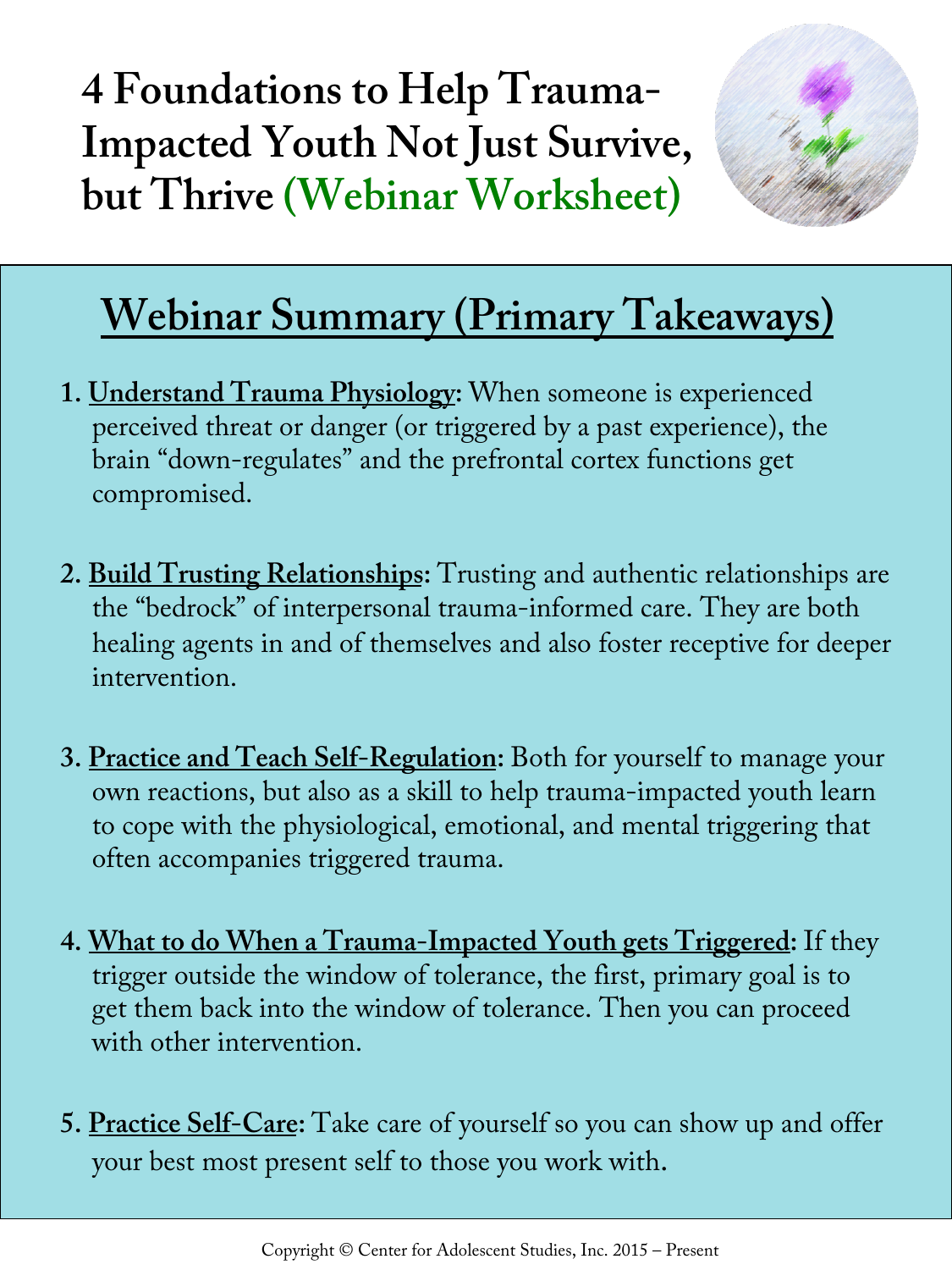## **Skillful Self-Disclosure Companion**

#### **(from Foundation 2: Building Trusting Relationships)**

**Instructions**: If and how you self-disclose is **always** your choice. However, it's good to not be caught of guard with your story or present moment feelings. Below, think about things in your life that you may be asked about in your work. On the left side, write down a few things you are okay disclosing if asked about. On the right, list a few things you would NOT be disclosing. **Keep this confidential**.

**Remember:** Only practice disclosure when appropriate and in the best interest of those you're working with.

| Okay Disclosing | Not Okay Disclosing |
|-----------------|---------------------|
|                 |                     |
|                 |                     |
|                 |                     |
|                 |                     |
|                 |                     |
|                 |                     |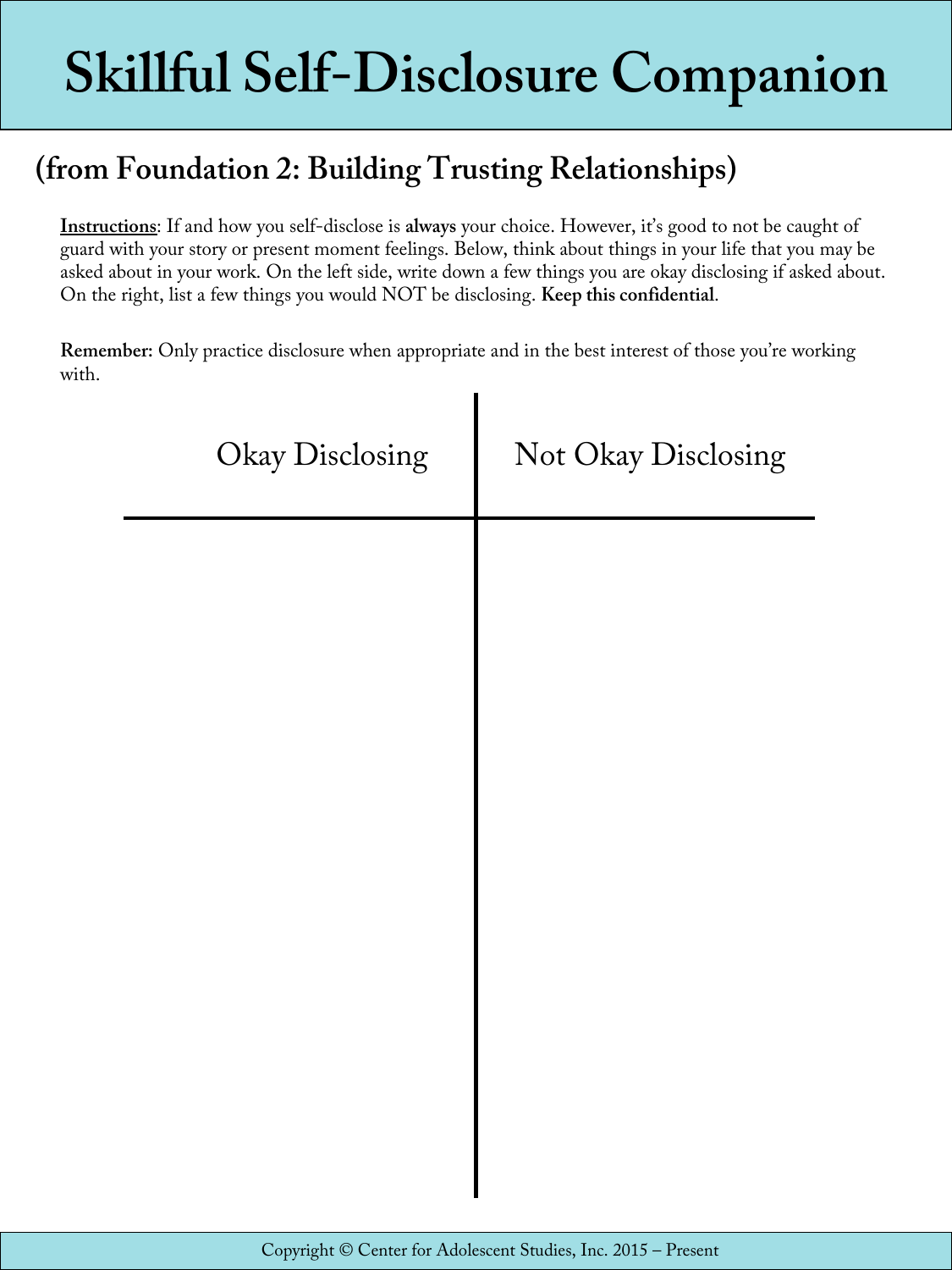## **Mindful Breathing for Self-Regulation Worksheet (from Foundation 3: Self-Regulation)**

- **1. Choose your anchor for mindful breathing. Experiment with different breathing anchors that help keep you connected to your body, in the present moment. Common anchors include:** 
	- **Belly**
	- **Chest**
	- **Ribs**
	- **Nostrils**

 **Take about a minute to experiment with these anchors and notice where it's easiest to sense your breathing. Next, choose an anchor to practice with. Stay consistent with that anchor for at least 10 mindful breathing meditation sessions (no matter how short or long).** 

The anchor I will practice with for the next 10 sessions is:

**2. Schedule mindful breathing meditation for the next 7 days. You don't have to do it every day, but pick something that is achievable and stick to it. Use the anchor you've chosen above and remember to go through the 3-step process as detailed in the video** 

|           | Monday | Tuesday | Wednesday | Thursday | Friday | Saturday | Sunday |
|-----------|--------|---------|-----------|----------|--------|----------|--------|
| Morning   |        |         |           |          |        |          |        |
| Afternoon |        |         |           |          |        |          |        |
| Evening   |        |         |           |          |        |          |        |

**3. Think of times where you'd like to set the intention to be more mindful in everyday life by using TAP (take a breath, acknowledge, proceed). These could be times where you get frustrated with work or people, instances where you take the feeling of joy for granted, or other places you'd like to develop mindfulness in everyday life. Use the prompts below and add any other thoughts / comments for how you'll use TAP** 

| I will use TAP when I feel (add emotion) |  |
|------------------------------------------|--|
| I will use TAP when around (add person)  |  |